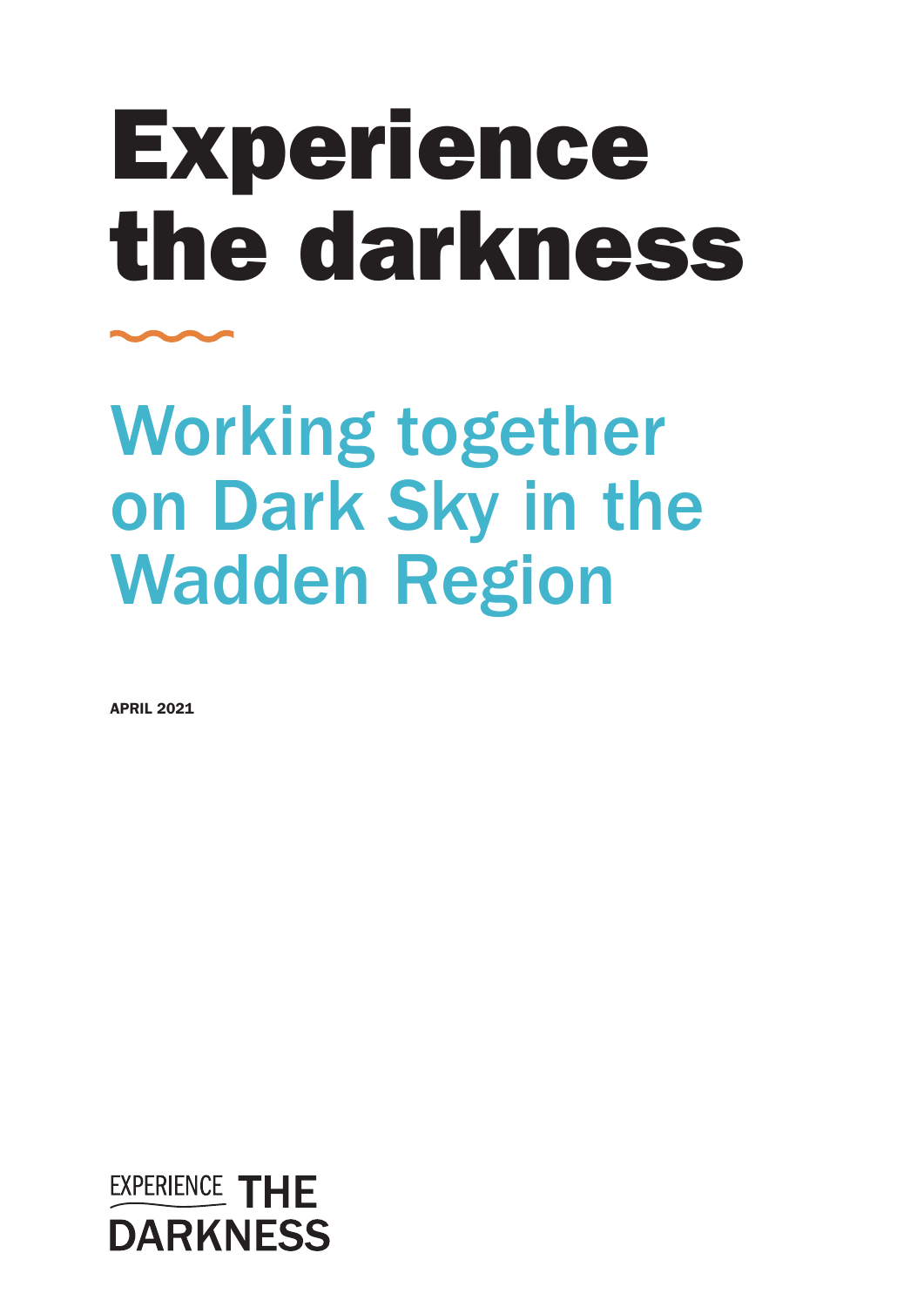### 1. Introduction



Nocturnal darkness is one of the core characteristics in the Dutch, German and Danish Wadden Region. The Netherlands has therefore already created two recognised Dark Sky Parks (East Terschelling and Lauwersmeer National Park), while the Danish island Mandø and the German islands Spiekeroog and Pellworm are also on their way to achieving this status.

Since 2009, the Wadden Sea has been designated as a UNESCO natural World Heritage Site where natural processes proceed largely undisturbed. Especially in relation to biodiversity and ecology, darkness can contribute to the Protection of the UNESCO Outstanding Universal Value.

During the 13th Trilateral Governmental Conference on the Protection of the Wadden Sea in Leeuwarden in 2018, darkness was one of the issues under consideration and the following was recorded in the Ministerial Statement: "We, the ministers, are aware of the potential impact of light emissions on the Wadden Region and its unique core quality, and of the importance of darkness for both the ecosystem and people."

The trilateral Wadden Sea Region still experiences truly dark nights. In this region it is possible to see a bright starry sky and sometimes even to admire the Milky Way. The three Wadden Sea countries are working together to preserve darkness in the region and to develop a trilateral Dark Sky programme. The goal is to consistently emphasise the importance of nocturnal darkness in the Wadden Region and to take physical measures together to reduce light emissions and to facilitate the experience of dark nights.

In this document we share the knowledge that we hold trilaterally, while also highlighting possibilities for various target groups to take action through concrete measures to enhance the experience.

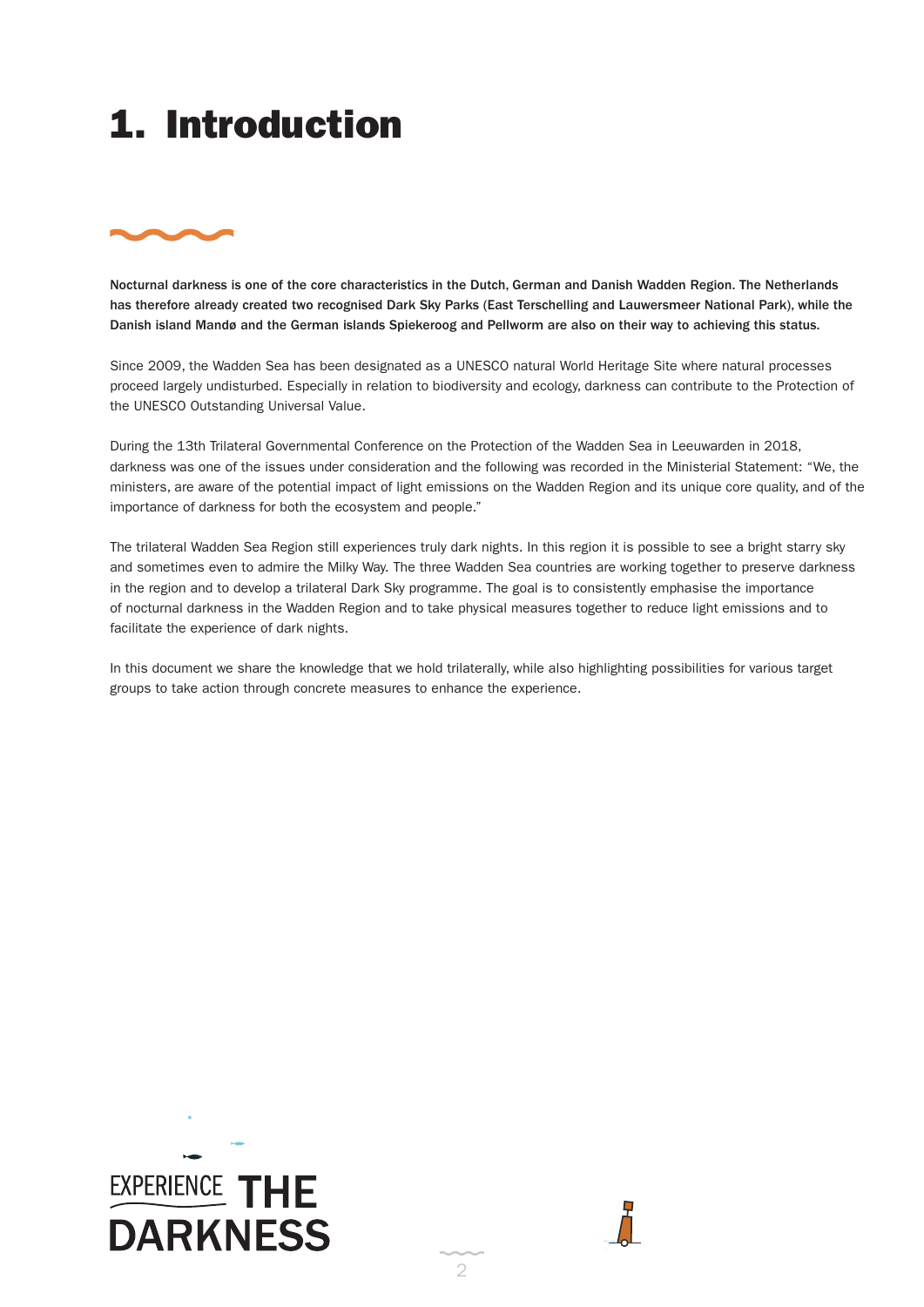### 2. The importance of darkness for people and nature

There are huge contrasts In the Wadden Sea region between brightly illuminated harbours and the darkest regions in Europe. In large parts of Europe it no longer gets really dark at night. The difference between day and night, and thus also the experience of dusk and dawn, is disappearing. This has an effect on people, animals and plants.

### 2.1. People

aspects such as temperature and the quantity and composition of light. Artificial light strongly affects the predictability of the quantity and composition of light, and hence there is less difference between day and night. This in turn leads to disruption of sleep rhythms, causing disorders such as reduced alertness and memory, depression and can lead to overweight. Thus light influences not only individual health and productivity, but also society as a whole. More and more knowledge is coming available about how the use of different light spectra can influence things like alertness, perception and biorhythms. In Chapter 1.1. of the [Austrian Guidelines for Outdoor Lighting](https://www.land-oberoesterreich.gv.at/files/publikationen/us_Leitfaden_Guidelines_Outdoor_lighting_english.pdf?fbclid=IwAR2C-aSnzE3YwKTZsOLkUqh-YI0eQXnb9qExnfXTYVCW8-Uo_tp0T398Gug) you can read how light affects issues such as sleep disorders, susceptibility to glare and the perception of safety.

### 2.2. Fauna and flora

Research has shown that lighting can also have a major effect on various animal species. Light can be hugely disruptive for some species, while others actually seem to benefit from it. The effects of light on birds, bats and insects has been most intensively researched and determined. Much of this research has been carried out on land. Little or no such research has been conducted in the Wadden Region or comparable regions elsewhere in the world, however, so the effects of light on local organisms in such areas is generally unknown. It already seems that what is good for one species is not necessarily good for another species.

The best-documented information about birds' reactions to artificial light is probably their attraction to light during migration at night. Highly illuminated areas in dark environments, such as onshore plants or offshore platforms and larger cities on land, disrupt the orientation of night-migrating birds that are normally active at day. This form of disorientation often leads to death due to exhaustion, caused by a dramatic increase in flight time, but also to direct collision with illuminated structures.

Light at night can also increase the nocturnal activity of birds living in areas with light pollution as it affects the 'timing' of the daily activity. For example, an often-observed effect of artificial light is that some birds start their morning song earlier in the day. Many bird species migrate or hunt at night. This dependence on darkness makes these species very sensitive to bright light in areas that would naturally be dark.

Many plants are sensitive to day length: when plants come into leaf or flower and when they shed leaves are influenced by the length of the day. Various species respond differently to this: each species has its own optimum. In Chapter 1.2. of the [Austrian Guidelines for Outdoor Lighting](https://www.land-oberoesterreich.gv.at/files/publikationen/us_Leitfaden_Guidelines_Outdoor_lighting_english.pdf?fbclid=IwAR2C-aSnzE3YwKTZsOLkUqh-YI0eQXnb9qExnfXTYVCW8-Uo_tp0T398Gug) you can read how light affects fauna, flora and ecosystems. Appendix 2 gives several linkages towards websites where you can find more information.



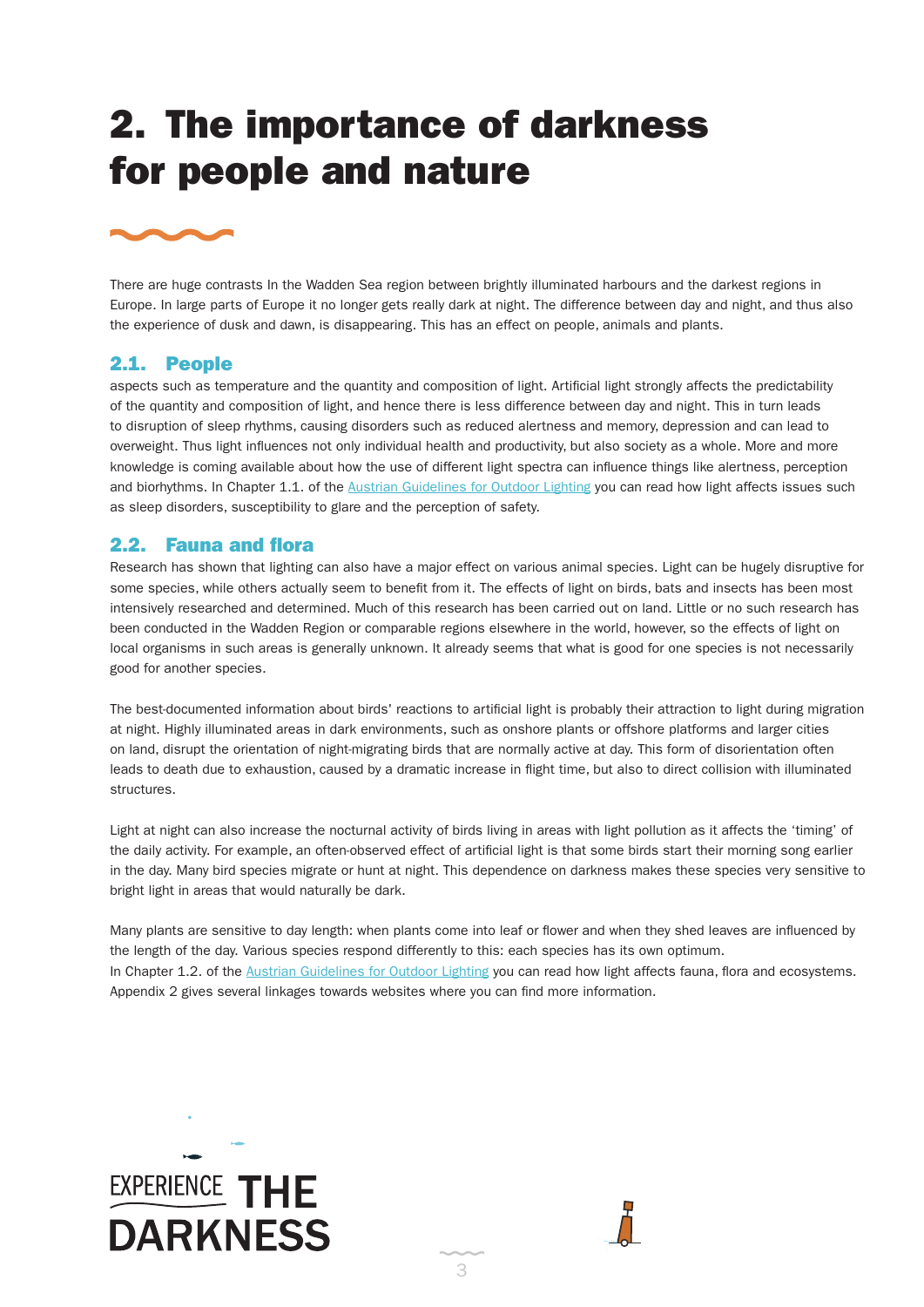### 3. Growing awareness

Almost everyone in Europe and the US lives in a place that can be described as 'light polluted', that is places where artificial light is always stronger than the light of the moon and the stars. Every year this area increases by two per cent, while the places that are already bright become brighter.

Light gives us a sense of safety. Research sometimes points to the opposite: more lighting can lead to more burglaries and more vandalism. Public lighting is also a major source of energy consumption. Transitioning to more sustainable LED lighting does indeed make lighting more economical, but in practice this transition leads to even more light. Moreover, some of the luminaires shine with no purpose, such as in empty office buildings and parking areas, and along unused paths or roads that are illuminated all night.

### 3.1. Better light

Light can still be visible at long distances. The openness of the landscape is an important factor in this regard: in an open area one can see light sources many kilometres away, while in a secluded area this is sometimes limited to just metres. We can reduce light pollution by making different choices. The amount of (stray) light can easily be reduced by applying a simple principle: the illuminated surface needs to be visible, not the light source itself!

Read more about the technical possibilities in:

- the report [Austrian Guidelines for Outdoor Lighting](https://www.land-oberoesterreich.gv.at/files/publikationen/us_Leitfaden_Guidelines_Outdoor_lighting_english.pdf?fbclid=IwAR2C-aSnzE3YwKTZsOLkUqh-YI0eQXnb9qExnfXTYVCW8-Uo_tp0T398Gug) from Chapter 3 onwards
- this [brochure w](https://www.land-oberoesterreich.gv.at/files/publikationen/us_better_light_english.pdf)ith simple tips and recommendations, as a supplement to the Austrian Guidelines for Outdoor Lighting.

### 3.2. Making your own contribution

More darkness begins with the question of how much light you need. This depends on the purpose of the illumination, and also on your own wishes. Sometimes there are legal requirements that need to be considered, too.

- How to ensure less light a[t home and in the g](https://idsw.darksky.org/activities/dark-sky-friendly-home/)arden
- Read how you, as a government body, entrepreneur or citizen can help to reduce light pollution in the Wadden Region in the report [Austrian Guidelines for Outdoor Lighting](https://www.land-oberoesterreich.gv.at/files/publikationen/us_Leitfaden_Guidelines_Outdoor_lighting_english.pdf?fbclid=IwAR2C-aSnzE3YwKTZsOLkUqh-YI0eQXnb9qExnfXTYVCW8-Uo_tp0T398Gug) vanaf hoofdstuk 5.
- A lot of (German language) brochures have been published by the [International Dark Sky Reserve UNESCO Biosphere](https://www.biosphaerenreservat-rhoen.de/natur/sternenpark-rhoen/umweltvertraegliche-beleuchtung/)  [reserve Rhön](https://www.biosphaerenreservat-rhoen.de/natur/sternenpark-rhoen/umweltvertraegliche-beleuchtung/)

### 3.3. Working together for darkness

In order to take steps to consistently reduce light pollution and create more darkness, we will need to work together, with various stakeholders forming a community to support Dark Sky, based on a sense of community, in dialogue with each other, sharing knowledge, learning from experience and building relationships.

Besides this bottom up approach you also need a top down process. In this respect we can learn from the project Night Light (2016-2019) in which regional authorities in the Netherlands, Hungary, Spain, Luxembourg, Denmark, Slovenia and Italy joined forces improving regional policies to reduce light pollution and protect and valorise dark night skies.

4

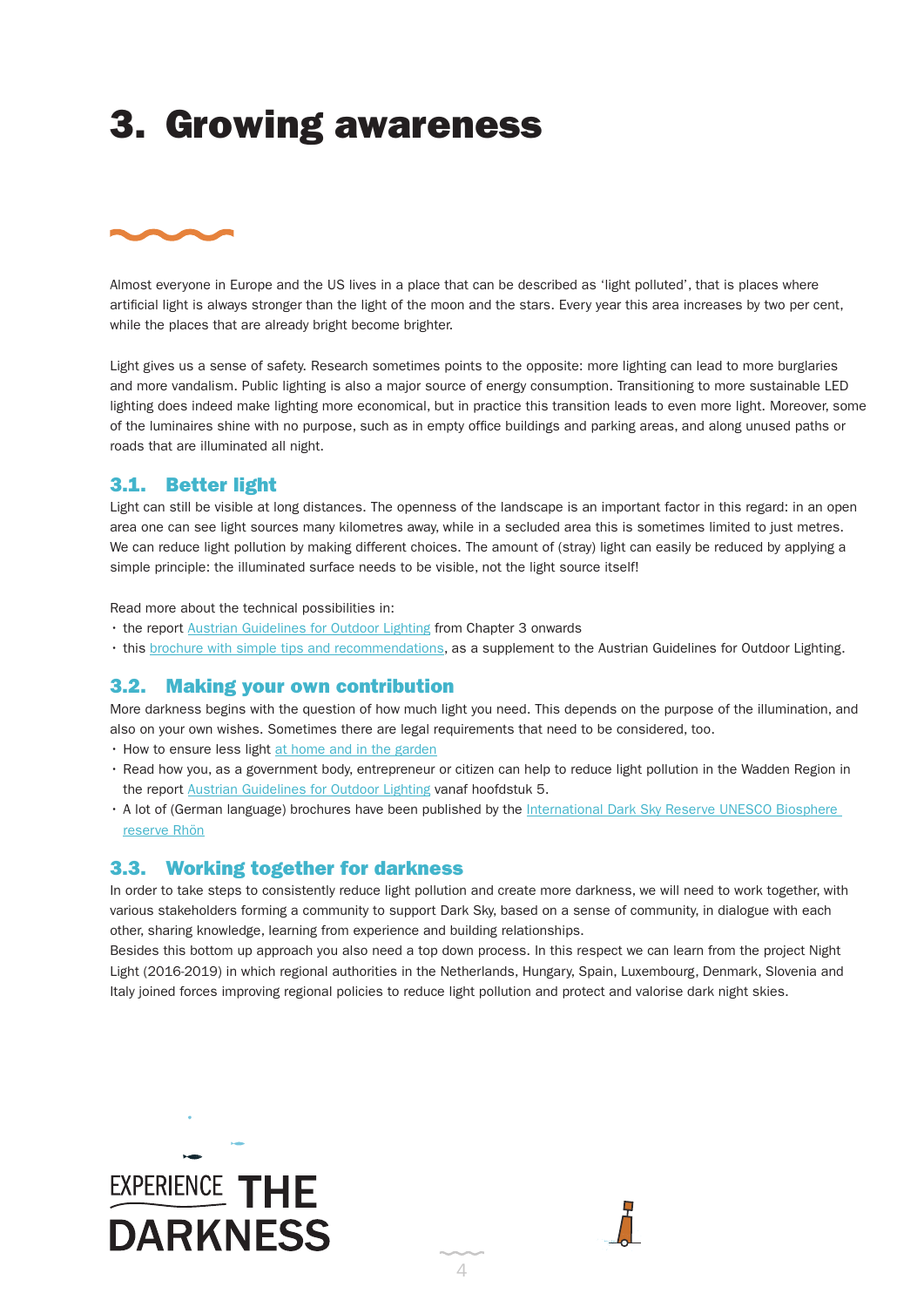Various lessons have been learned from this project:

- Commitment by stakeholders at various levels is a precondition: policymakers and practitioners, citizens and conservation experts, politicians and tourism actors. It is crucial to strengthen and expand the stakeholder network.
- It is also necessary to involve the lighting industry, architects and installation companies.
- Each target group has its own motivation for participating in Dark Sky. Government bodies often focus on the issue of energy savings, conservationists want to protect biodiversity and entrepreneurs are interested in the economic opportunities offered by darkness. It is essential to achieve a common understanding in order to work together successfully.
- The issue must be addressed both by bodies from the area itself (bottom-up) and by (regional) government (top-down).
- Without a clear institutional framework and policy environment, it is almost impossible to achieve results on a larger scale; this in terms of both reducing light pollution and using the potential of darkness and of bright starry skies.
- Consistent long-term policy with dedicated political and administrative actors can provide strong support for efforts and initiatives.
- Education and awareness-raising is absolutely essential! It is vital to increase understanding and general awareness of the negative effects of light pollution. The same goes for knowledge of newly developing opportunities for local economies. In order to achieve this, education and marketing experts must also be involved.

Read more in the report project Night Light "Lessons and Recommendations Guide - December 2019.

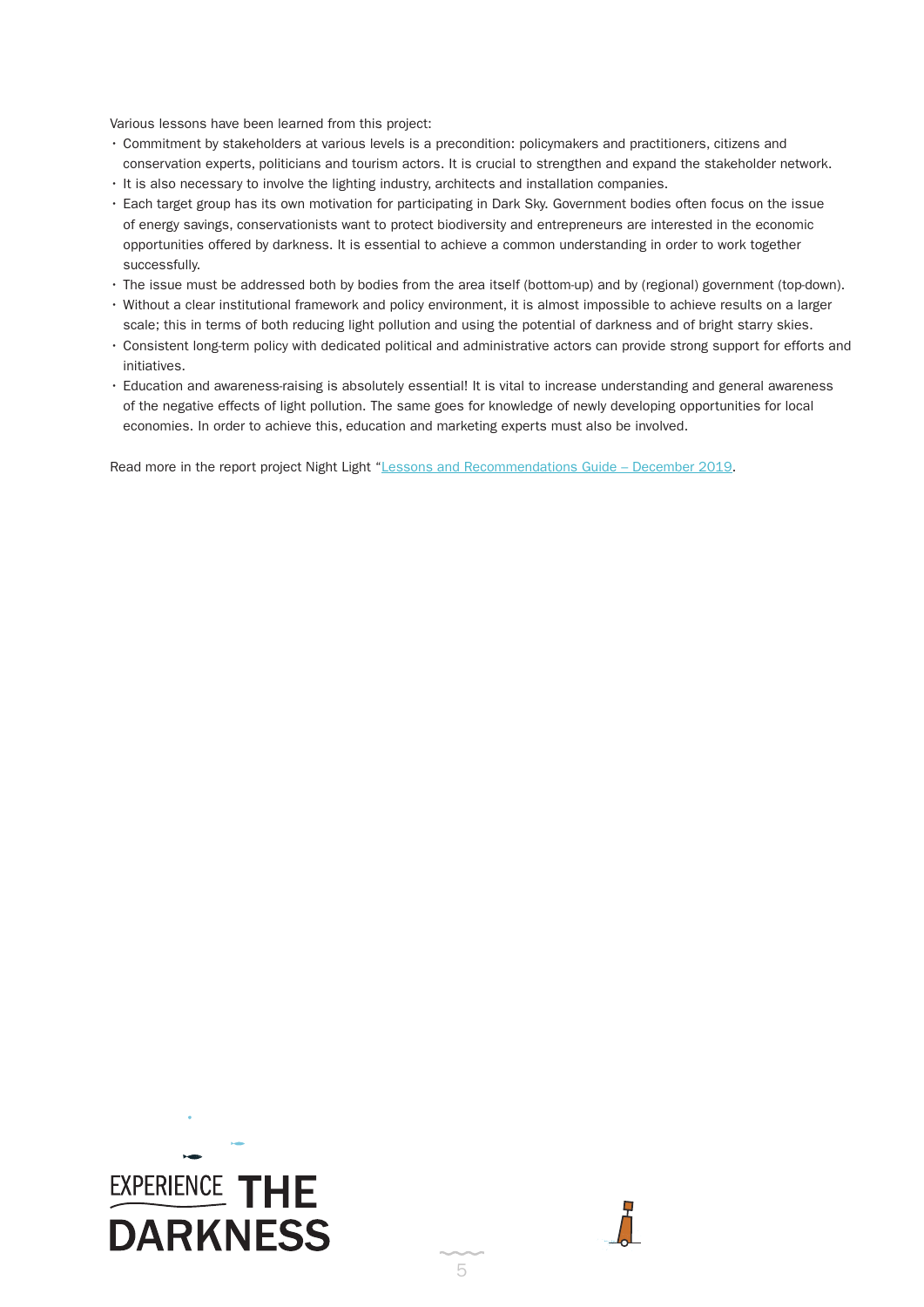### 4. The experience

On a clear night in the Wadden Region you can see around 3500 stars. Seeing a starry sky like this, including the Milky Way, is a special experience for many people. It can even be a life-changing experience for children who live in places where almost no stars can be seen at night.

Enabling people to experience darkness and a bright starry sky induces a sense of wonder among both residents and visitors. This promotes involvement and also raises awareness about the need to protect this core value and to contribute to its further development. Hence experience and a sense of wonder are crucial for strengthening Dark Sky in the Wadden Region. Experiencing darkness and a bright starry sky creates opportunities for new sustainable tourism products. This provides a unique selling point and can contribute to further development of the local economy.

The weather forecasts have no timetable or agenda. It is almost impossible to predict when a clear starry sky can be seen. The phase of the moon is relevant and predictable, but clouds and precipitation strongly influence the experience, too. This makes it difficult to schedule public activities. Communicating dates at the last moment is one option for preventing the experience from becoming a disappointment.

Relating public activities to all aspects of the night presents a better option. Besides darkness and starry skies, one can also hear night sounds, smell different things than during the day and also experience that once your eyes have become used to the dark, you can actually see quite a lot. So each night experience is different, but this is exactly what creates a sense of wonder and hence also awareness.

Read more about this in Appendix 1, in which we provide practical advice for organising a darkness event. This section also includes recommendations from the Night Light project for promoting experience of the dark and strengthening tourism.

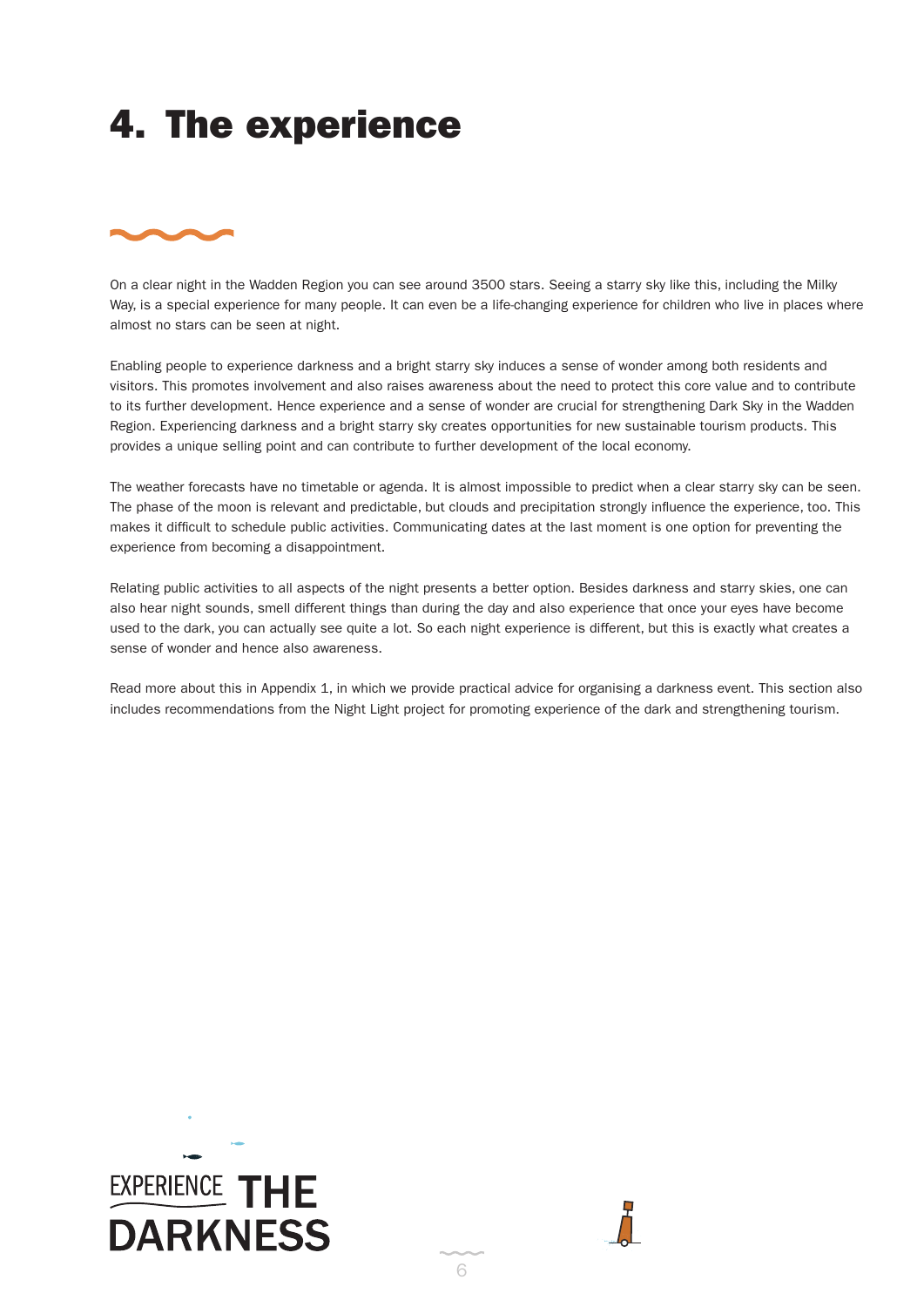### 5. Policy



It is harder to achieve more darkness in a region than it is to increase the lighting in an area. Although we know more and more about the impact of light pollution worldwide, it still remains difficult to actually create more darkness. This requires a joint approach in which individual citizens, as well as entrepreneurs and businesses, authorities, site managers, the lighting industry and communication and consultancy agencies can all make a contribution. Besides experience and awareness, this also requires good policy.

One good example of policy is the new enforcement to the [G](https://www.darksky.org/france-light-pollution-law-2018/)renelle law from 2013 which came into force in France on 1 January 2019, designed to prevent further light pollution This was prompted by campaigns conducted by three French environmental organisations. The Decree establishes technical requirements for the design and operation of outdoor lighting installations and imposes these regulations on both public and private property owners. It contains a number of prescriptions that apply to various lighting situations, from parks and gardens to building exteriors and parking facilities. The second part specifies eleven sites of astronomical observatories throughout France that receive special consideration for the highest level of protection.

Importantly, the Decree fully sets forth, for the first time, a clear intent in establishing meaningful national regulations "designed to prevent, limit and reduce light pollution, including excessive disturbance to persons, fauna, flora or ecosystems, causing energy wastage or preventing observation of the night sky." Its applicability extends to all lighting in France, taking aim at even cherished traditional applications such as the lighting of the exteriors of monuments and churches. However, it does so in a way that, is sensible and realistic, allowing for such applications while minimizing their impact through limits on the intensity and duration of use.

- In general the policy follows the main guidance that has been promoted by the International Dark Sky Association:
- 1. Outdoor lighting curfews: Artificial light may only be switched on when it is needed and must be dimmed (by at least 70%) or switched off outside the period of use.
- 2.Limits on the allowed emission of light directly into the night sky.
- 3.Reduced influence of glare
- 4. Restrictions on the emission of blue light; only light sources with low ultraviolet and blue components may be used; lighting should instead tend towards amber to warm white light, with colour temperatures to a maximum of 3000 Kelvin.
- 5. Allowable illumination levels: In order to prevent use of excessive lighting that can compromise public safety, light uses should never be more than 35 lumens per square meter of illuminated target surface.
- 6. Light trespass into dwellings should be prohibited like the use of sky beams, lasers and similar high-intensity light as well as the night-time lighting of waterways.

See for het actual law [France Adopts National Light Pollution Policy Among Most Progressive In The World](https://www.darksky.org/france-light-pollution-law-2018/) | International Dark-Sky Association. To ensure that the Dutch, German and Danish Wadden Region does indeed stay dark, we will need to persuade governments to create corresponding policy together.

The inclusion of a legal regulation on light pollution in the Federal Nature Conservation Act in Germany is currently being discussed, but this should not be submitted to the Federal Council until December 31, 2022 (according to the draft).



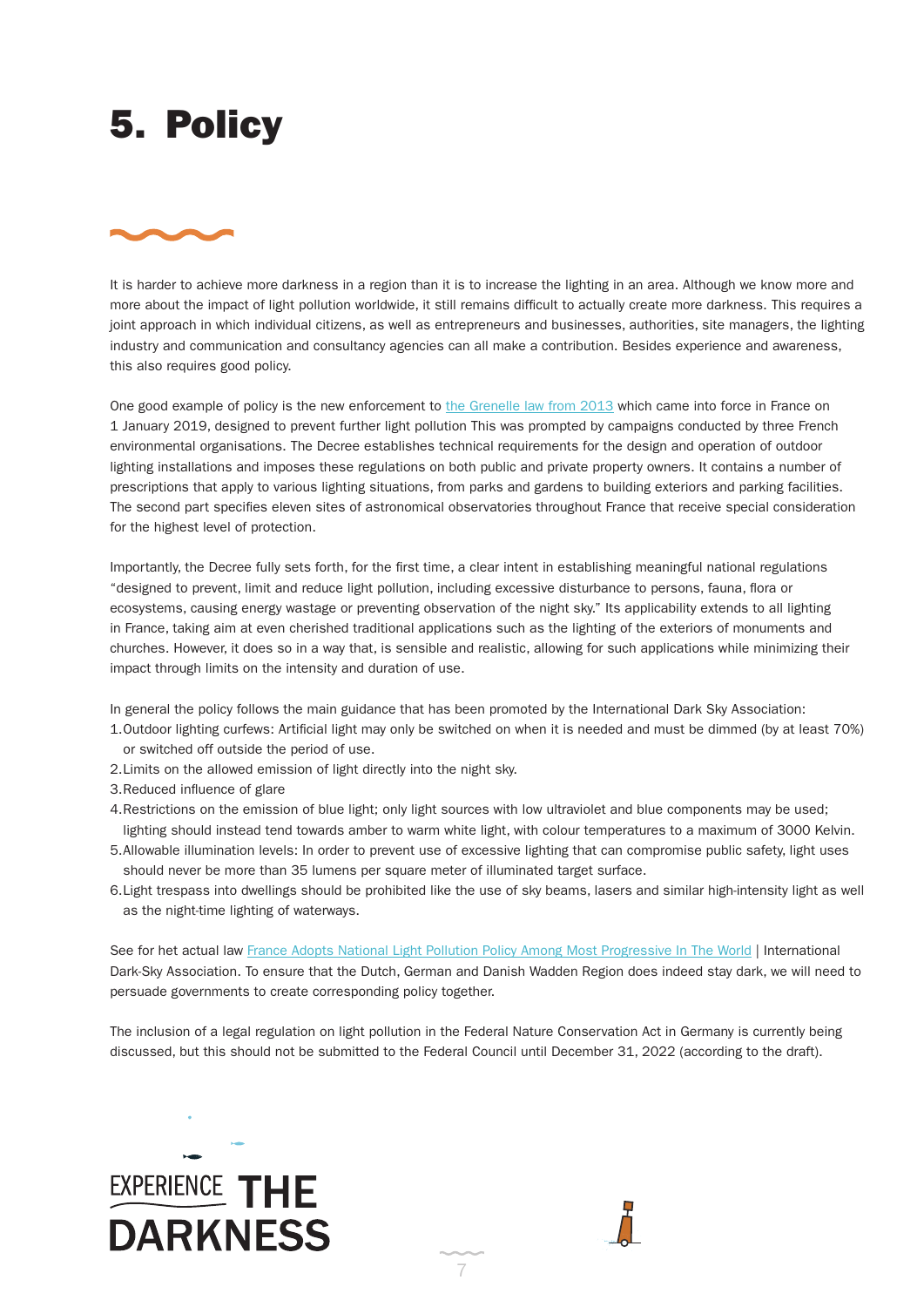### 6. Dark Sky worldwide



The [International Dark Sky Association \(IDA\)](https://www.darksky.org) is working to protect the night sky for current and future generations. There are now 79 Dark Sky Parks worldwide, many of which are in the United States.

There are two Dark Sky Parks in the Netherlands, both in the Wadden Region: the Boschplaat location on the island Terschelling (since 2015) and Lauwersmeer National Park (since 2016). In contrast to the Netherlands, Germany has a relatively high number of nature conservation areas (large scale protected areas: National Parks, Biosphere Reserves and Nature Parks) in some of which true darkness can still be experienced. Engaged nature protectors and astronomers collaborate to protect darkness. They proposed to install, till now, five locations in Germany officially designated by the IDA as Dark Sky locations as best practice examples for reducing light pollution. Two of these are Dark Sky Parks: Eifel National Park and Winklmoosalm, two Dark Sky Reserves, Nature Park Westhavelland and UNESCO Biosphere reserve Rhön and one Dark Sky Community Fulda (with about 70 000 inhabitants). Denmark has a Dark Sky Park and a Dark Sky Community: the islands Møn and Nyord.

Every year the IDA organises the international Dark Sky Week. You can find interesting information and short films on the organisation's websi[te](https://idsw.darksky.org/).

Under the umbrella of the International Union for Conservation of Nature (IUCN) operates the [Dark Skies Advisory Group](http://darkskyparks.org/dark-skies-and-nature-conservation/) (IUCN-DSAG).

The United Nations Office for Outer Space Affairs (UNOOSA) with the International Astronomical Union (IAU) recently held a workshop during which they discussed the creation of Dark Sky Oases in order to protect areas from light pollution.

Even if "Dark Sky" as such can not be included in the World Heritage list as it can not be considered in the scope of the WH Convention, it is recognized that the dark sky qualities directly or inderectly support the OUV in both natural and cultural sites. In the case of the Wadden Sea World Heritage site, the conservation of dark sky qualities can be important to maintain or improve the quality of the night-and-day cycle for the conservation of natural living species.

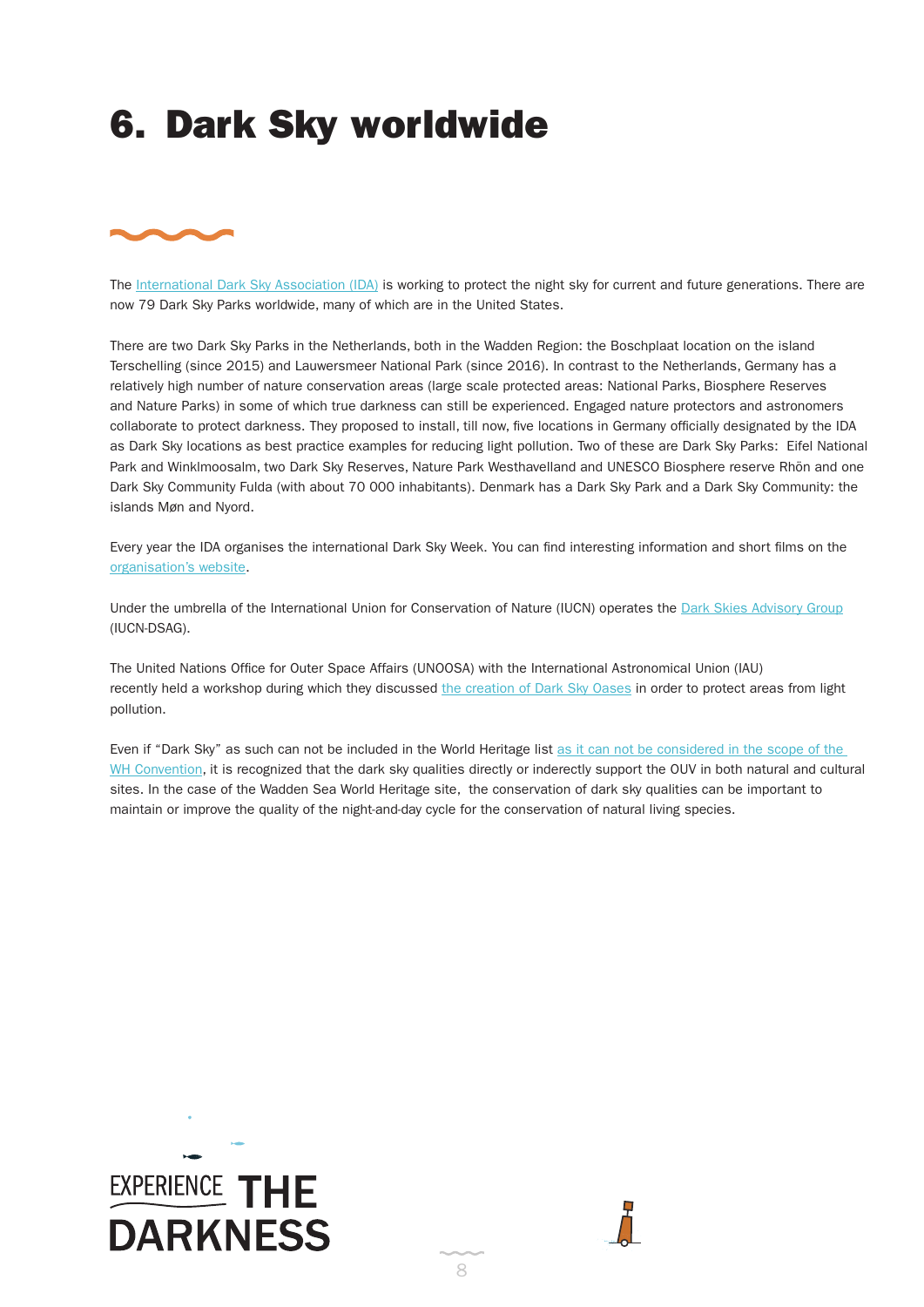### Appendix 1: Handles for organizing a Dark Sky event



#### TIPS

- 1. Find a good place for the event. Research the silence / darkness in the place. Make sure the place is publicly accessible. Or make good agreements with the owner of the place.
- 2. Ownership and collaboration. Provide an interesting program (see tips below) and see if you can combine with local initiatives or collaborate with local entrepreneurs. This way you can put together packages and strengthen the experience of the participants and the (local) economy.
- 3. Choose a catchy title for the event. Emphasize the beauty of the night. Make sure your event is a success, even if the (weather) conditions are not optimal, or work with an alternative date from the beginning Be careful with the word Light Pollution to avoid any negative connotation.
- 4. Set a correct date. Special dates such as Midsummer Night / Midwinter Night or changing the clock are better remembered. (although during summer nights it might be too bright to see stars properly). Allow for the choice of activities, for example do not go stargazing with a full moon. Be informed about what you'll see in the sky (planets, moon, ISS, meteor showers, …)
- 5. Provide an unforgettable experience. Provide a special experience by creating the "right" conditions. Take a nice walk to a dark, clearing place or take a boat trip. Or provide a sheltered spot with good seating furniture and / or blankets if necessary. Arrange the amenities you need.
- 6. Invest in knowledge exchange. A nature guide who is used to doing day excursions is not automatically a good night guide. With a good star chart and a book about astronomy you can learn a lot about the starry sky. And there is also a lot of information about the importance of darkness for your health and about what you can do yourself to contribute to more darkness.

#### GET INSPIRED

- The Dutch Nature and Environment Federations have been organizing the Night of the Night for more than 15 years. View the [inspiration guide with great ideas](https://www.nachtvandenacht.nl/wp-content/uploads/2014/06/Inspiratiegids_2014.pdf).
- See also the [recommendations for experiencing darkness from the project Night Light](https://www.interregeurope.eu/fileadmin/user_upload/tx_tevprojects/library/file_1603357219.pdf) from page 11 onwards. Some highlights from that:

#### Organize special events

- Think of a painting / essay / or photo competition for school children.
- Work with local amateur stargazers who can provide practical explanations on the use of a telescope, organize visits to an observatory.

#### Education and awareness activities for different target groups

- Develop educational activities for the various age groups
- Organize awareness activities with local communities about the importance of darkness and the opportunities to do something about it yourself, combined with enjoying the darkness by looking at the stars.
- Organize technical sessions about the possibilities for Public Lighting in municipalities (in collaboration with regional government, lighting installers and technicians).

#### Stories of stars, darkness

• Darkness and dark skies are part of our cultural heritage. Every region / local culture has its traditional stories that have to do with darkness or the role of stars and the starry sky. Use these stories to introduce the extraordinary universal values of the starry sky.

The Night light project also made recommendations to improve and strengthen the current Astro-tourism. There is also a [private initiative](https://www.visitdarkskies.com) to foster international astro tourism.



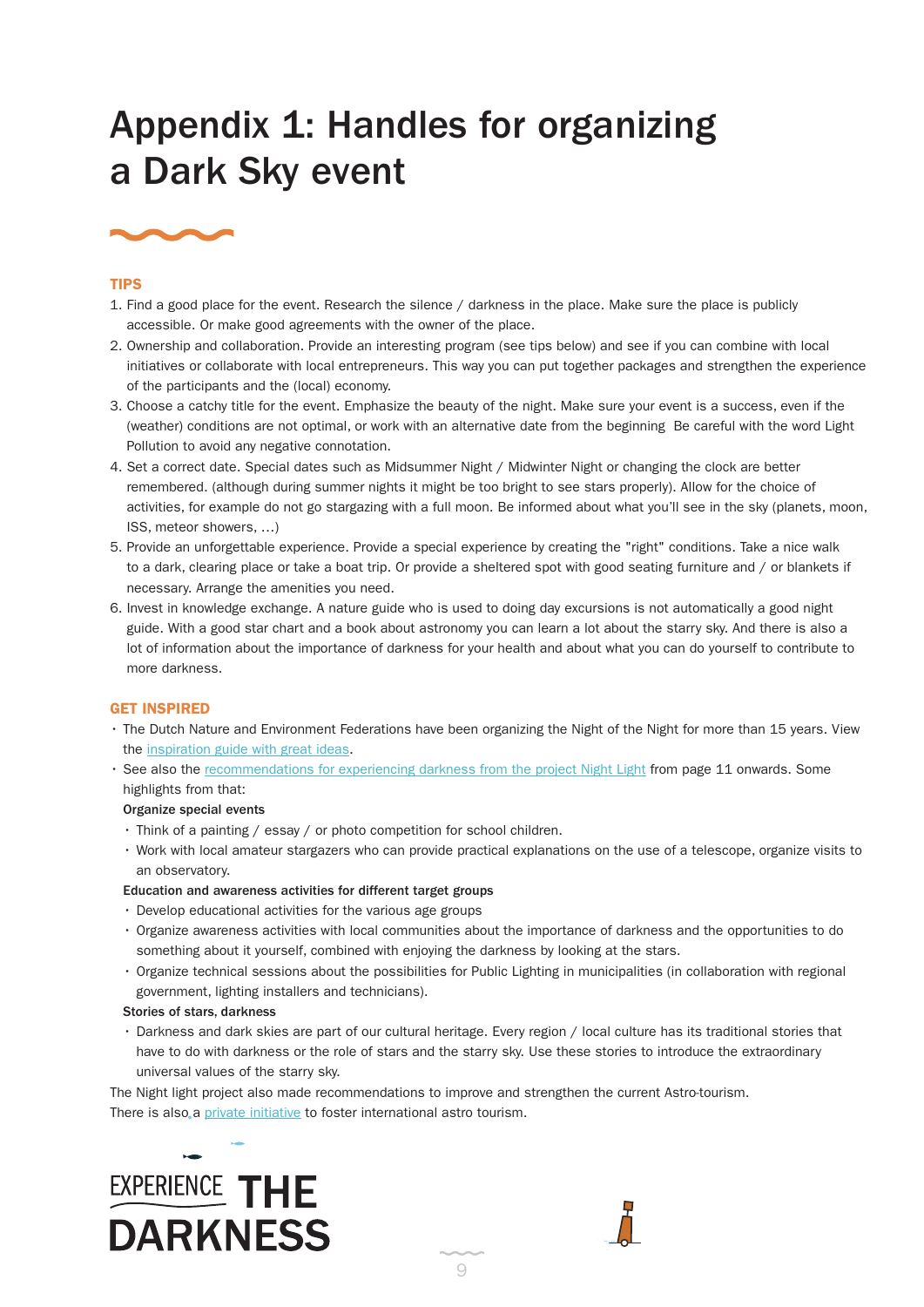### Appendix 2: Other references



#### EFFECTS OF LIGHT POLLUTION

- Book recommendation: [Ecological and Organismic Effects of Light Pollution](https://onlinelibrary.wiley.com/doi/abs/10.1002/9780470015902.a0026328) by Travis Longcore and Catherine Rich, 15 November 2016
- In Germany, within the interdisciplinary research project ["Loss of the Night"](http://www.verlustdernacht.de/about-us.html) (2010-2014), scientists examined for the first time at national level the ecological, health as well as cultural and socio-economic effects, but also the causes for the increasing Artificial Light at Night (ALAN). Based on the research results from the project "Loss of the Night" and other projects, solutions for modern lighting concepts and sustainable technologies were developed.
- Important guidelines (in German) have been published as an outcome of these projects:
	- [Analyse der auswirkungen künstlichen lichts auf die biodiversität](https://bfn.buchweltshop.de/nabiv_heft_168__analyse_der_auswirkungen_k_nstlichen_lichts_auf_die_biodiversit_t.html)
	- [Leitfaden zur Neugestaltung en Umrüstung von Außenbeleuchtungsanlagen](https://www.bfn.de/fileadmin/BfN/service/Dokumente/skripten/Skript543.pdf https://www.kan.de/fileadmin/Redaktion/Dokumente/KAN-Studie/de/2018_KAN-Literaturstudie_Nichtvisuelle_Wirkung_von_Licht.pdf)
- A study describing the situation of light pollution and possible remedies have been published in a [technical report to the](https://www.tab-beim-bundestag.de/de/aktuelles/20200722.html)  [German Bundestag](https://www.tab-beim-bundestag.de/de/aktuelles/20200722.html), with [English short version](https://www.tab-beim-bundestag.de/en/research/u30500.html).
- Between 2010 and 2017 the Netherlands Institute of Ecology (NIOO) carried out a large-scale study entitled '[Licht op](https://nioo.knaw.nl/nl/licht-op-natuur)  [de natuur](https://nioo.knaw.nl/nl/licht-op-natuur)'. A new study has been underway since summer 2019, entitled 'Light on Landscape'. One important aspect of these studies is to measure the effects of experimental lighting on places that were previously dark. Since the colour composition of light can easily be changed nowadays, and since this can mitigate the possibly harmful effects of light, the researchers are examining the effects not only of white light, but also of red and green light on animals (and plants). As many species groups as possible are being researched: moths, bats, mice, the Mustelidae group of mammals as well as other mammals, birds and amphibians.

#### GUIDELINES FOR LIGHTING

"Loss of the night" initiated the EU network LoNNe (Loss of the Night Network) to join forces for the scientific analysis of light pollution. Today parties from 18 countries participate. They published recommendations to protect areas elaborated by international experts: <http://www.cost-lonne.eu/recommendations/>, especially [http://www.cost-lonne.eu/wp-content/](http://www.cost-lonne.eu/wp-content/uploads/2013/08/LoNNe -Statement-for-NPA) [uploads/2013/08/LoNNe -Statement-for-NPA's\\_2016\\_160722.pdf.](http://www.cost-lonne.eu/wp-content/uploads/2013/08/LoNNe -Statement-for-NPA)

#### CITIZEN SCIENCE PLATFORMS

Besides the scientific network, the citizen science platform [STARS4ALL](https://stars4all.eu) offers opportunities to get involved in projects and initiatives around the environmental problem of light pollution.

Another framework, the [EU-platform ACTION](https://actionproject.eu) offers networking between citizen scientists who engage in issues of environmental pollutions. In addition to light pollution, environmental pollution includes air pollutants, plastics and other substances that disrupt our ecosystems and are released into the environment through poor management of our consumption.

A citizen science project which is just starting with the development of an app (will be available in German and English) about counting light sources in limited areas to compare them with the satellite pictures, is called Nachtlicht Buhne. As it is just starting, there is only limite[d information](https://elib.dlr.de/133259/) available at the moment, or [a blog.](http://lossofthenight.blogspot.com/2019/09/first-action-of-nachtlicht-buhne-lamp.html)